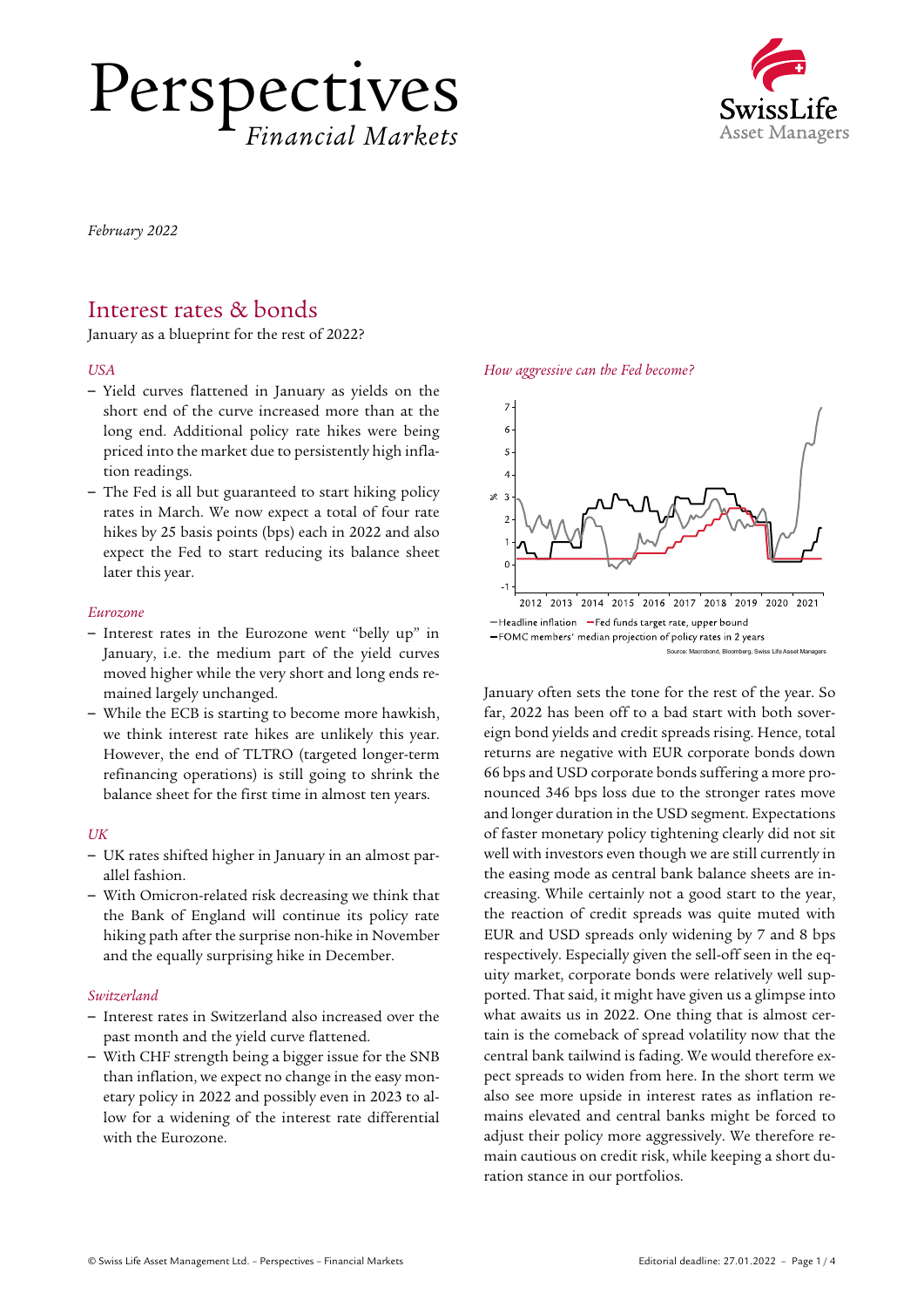# **Equities**

Rotation from growth to value stocks

### *USA*

- The US market has lost 8.8% so far in 2022 (all data as of 25 January). It is the weakest start to the year since 2009 when the S&P 500 lost 8.6% in January. The prospect of four rate hikes by the US Fed and rising treasury yields were the main factors for the sell-off.
- The US-market is expensive and more oriented towards growth stocks than other developed markets (see main text). Therefore, we think that this could be the first time in many years that the US market underperforms its peers.

#### *Eurozone*

- The Eurozone equity market lost 5.9% in the first weeks of 2022.
- The market is more attractively valued and has a more value-oriented sector structure than the US market. Also in favour of Eurozone equities is the fact that the ECB is not expected to raise policy rates this year.

#### *UK*

- After several weak years, the UK market has outperformed its peers so far in 2022. The FTSE 100 only lost 0.4%. The last full year that the UK market outperformed the global market was in 2011.
- Among the main developed markets, the UK market has the lowest valuation and the highest dividend yield. The UK market is more cyclical than other markets and has a comparatively high exposure to stocks that do well in the current environment (financials, energy, consumer staples).

#### *Switzerland*

- The Swiss market also had a weak start to 2022 and is down 7.8%. Index heavyweights such as Roche and Lonza had a significant impact, but many smaller names in the technology and pharmaceutical sectors have also come under pressure.
- Swiss stocks profit from global growth, but valuations are elevated.

#### *Emerging markets*

- With a loss of 1.0%, emerging market stocks held up well, clearly outperforming developed markets.
- Valuation is attractive, and tentative signs that fiscal and monetary policy in China is becoming more accommodative have supported the market.

#### *Growth vs. Value: valuation gap likely to narrow further*

MSCI World: valuation based on 12-month forward P/E ratio



-MSCI World Growth Index - MSCI World Value Index Source: Macrobond, Bloomberg, Swiss Life Asset Managers

Over the last 12 months, global value stocks have strongly outperformed growth stocks (17% vs. 2%). This is mainly due to the performance this year where value stocks have outperformed by 11% so far. However, the long-lasting outperformance of growth stocks had already stopped in July 2021. We think that there are two reasons for this development: First, it has become clear over the last months that central bank policies around the world will become less accommodative. Rising interest rates are a bigger problem for highly levered companies with low current profitability, e.g., technology, biotech or SPAC (special-purpose acquisition companies) stocks. Second, the valuation gap between value and growth stocks was at an all-time high recently: the difference in the forward price-toearnings ratio (P/E) was above 20 at the end of last year (39.5 for growth vs. 18.8 for value stocks, see chart). Going forward, we expect the performance and valuation gap between growth and value stocks to narrow. The interest rate environment will continue to become less favourable for growth stocks and the current valuation gap is still too big. In addition, expected revenue and earnings growth rates for growth stocks are still very elevated and likely to be overambitious. For example, Tesla is worth more than the next 10 biggest car producers combined despite a market share of well below 5% and almost no profits. Tesla would probably need to conquer 50% of the car market to justify current valuations. If our assessment turns out to be correct, value and fundamental-oriented investors should benefit. It could also mean that non-US equity markets will outperform in 2022.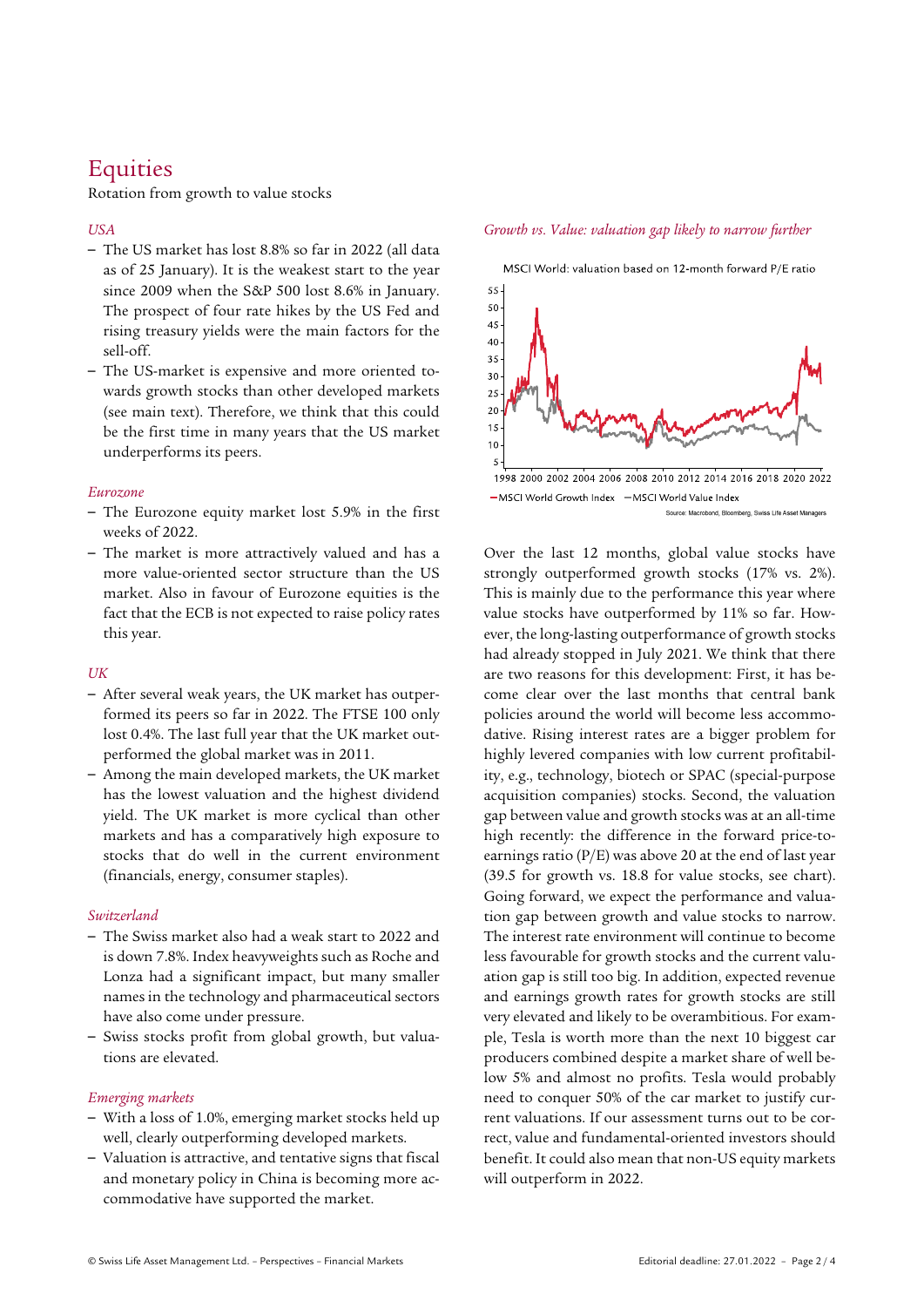## Currencies

Increased monetary policy divergence

#### *USA*

- The hawkish Fed meeting on 26 January has led to renewed USD strength, with the trade-weighted USD up around 1% since the beginning of the year.
- We are sticking to our view of an appreciating USD against EUR and JPY over the next month, the main reason being the widening interest rate differentials ("carry").

#### *Eurozone*

- The EUR has had a mixed year-to-date performance, losing against USD and GBP, stagnating against CHF but gaining 1.7% against SEK.
- We expect inflation to come down faster in the Eurozone than in the US. Higher energy prices due to rising geopolitical tensions are an upside risk to our inflation forecasts, but are unlikely to trigger any ECB reaction. We are therefore reiterating our negative view of EUR/USD.

#### *UK*

- Sterling has been relatively well supported since the beginning of the year, only receding marginally against USD and gaining almost 1% against EUR.
- We continue to expect more policy rate hikes by the Bank of England this year, which should lead to additional appreciation against the EUR. Our view of GBP/USD remains neutral.

#### *Switzerland*

- EUR/CHF briefly scratched at the 1.05 mark in January, but swiftly fell back below the 1.04 mark.
- We see further appreciation potential for CHF against EUR over the medium term due to the almost non-existing interest rate differential to Germany. Geopolitical risks related to the tensions between Russia and Ukraine could add to the EUR/CHF weakness.

#### *Japan*

- USD/JPY has been fluctuating around the 115 mark since the start of the year.
- In line with our view of general USD strength, we expect USD/JPY to move somewhat higher over the next months.

#### *Markets now price 4 to 5 Fed hikes over 12 months*



In our view, monetary policy divergence will be a decisive factor for FX markets this year. Market expectations for monetary policy tightening in the US have been piling up. Whereas interest rate markets priced in two Fed hikes (by 25 basis points each) over a 12 month period at the beginning of December 2021, they moved to four to five hikes just after the hawkish FOMC meeting on 26 January (see chart). The policy rate expectations for other major developed central banks have only increased marginally or not at all in the case of the Bank of Japan (BoJ), despite temporary rumours that the BoJ might move away from its ultraexpansionary monetary policy. The biggest surprise was the muted reaction of the USD to the increased monetary policy divergence since the beginning of December. EUR/USD has fluctuated around the 1.13 mark and USD/JPY has only increased moderately. Only the hawkish comments of Fed Chair Powell on 26 January, in the press conference after the FOMC meeting, instilled renewed strength in the greenback. One explanation for the muted reaction could be the fact that our view of USD strength already became a consensus call in the course of 2021, and speculative positioning of FX traders has been heavily in favour of the USD for quite some time. Also surprisingly, the rising geopolitical risks related to the tensions between Russia and Ukraine have not led to a significant rally of safe-haven currencies such as CHF and JPY. Nevertheless, we are sticking to our core views for 2022 expressed one month ago, i.e. continuation of USD appreciation on a trade-weighted basis as well as continued strength of CHF against EUR.